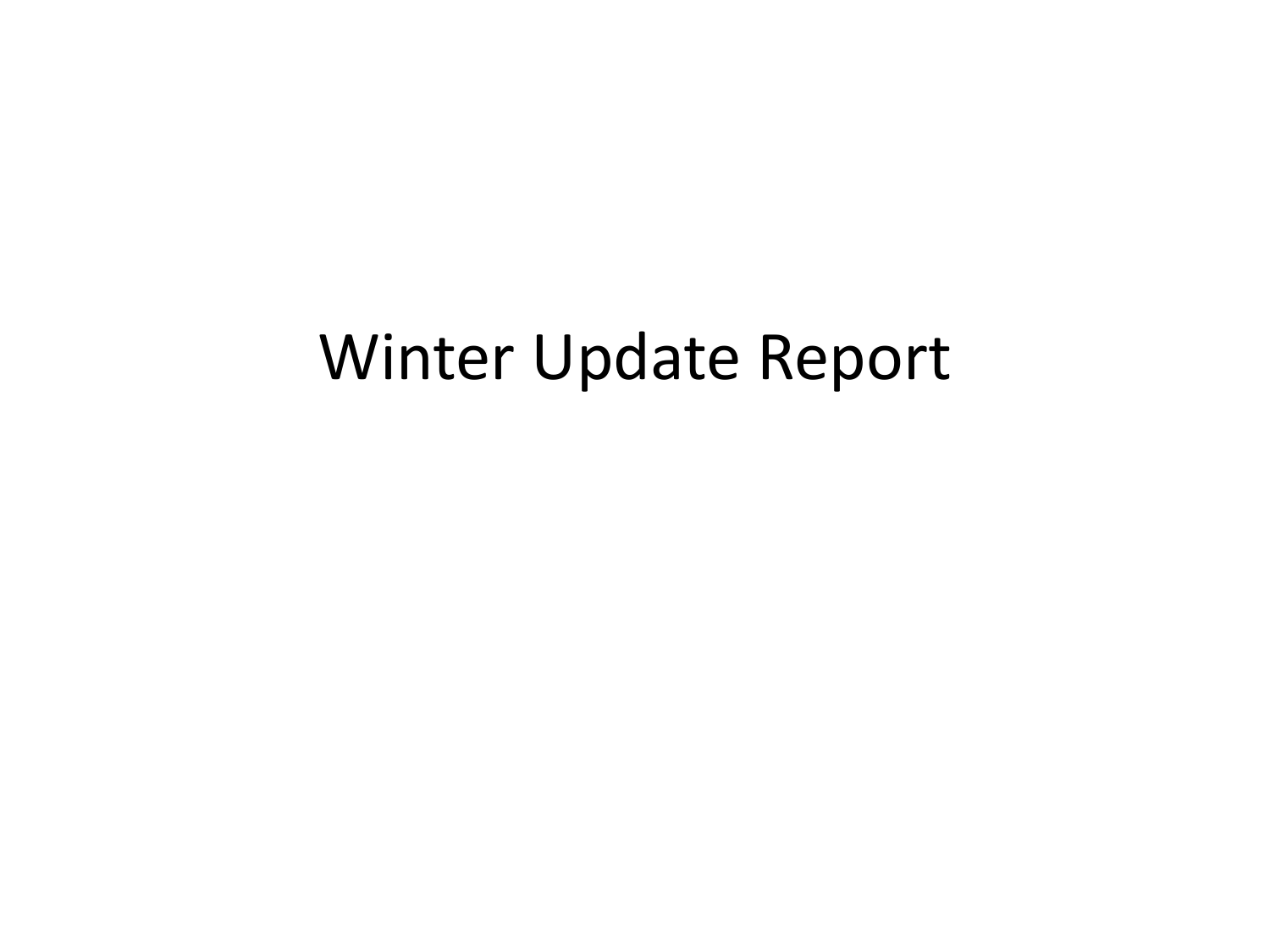### Winter Team Mandate

### **Agreed mandate for the winter team**

- A winter director coordinating an integrated (single) winter team comprising staff from (OCC / OUHFT / OHFT / SCAS / OCCG ) managing flow and performance across the health and social care system
- Team made up of seconded-in staff with the responsibility and authority over resources across the whole system (within delegated tolerances) including clinical, operational, commissioning, project and programme resources
- Operating seven days a week
- The winter director accountable to chief executives and works with COOs across the system to build trust and deliver outcomes
- Integrated approach to planning, daily escalation and delivery of urgent care flow

### **Activities to include:**

- Management of day to day escalation processes
- Monitor delivery of winter schemes, identify issues and risks, take mitigating action, escalate as required
- Team operating 8-8 7 days per week including out of hours/weekend
- Acts for the system with resource prioritisation focusing on system flow supporting all aspects of the system
- Develop key pathways (e.g. frailty, delirium, COPD)
- Activities to reduce length of stay
- Support HART implementation plan
- Oversee development and implementation of demand and capacity management tool

### **Expected outcomes:**

- Delivery of 4HH target
- Delivery of system winter plan
- Delivery of 92% bed occupancy
- OPEL daily management of escalation, agreed predictive triggers, forward planning
- Coordination and prioritisation of system resources
- Development of long term approaches and processes which improve performance and support integration planning, escalation and delivery
- Demand and capacity management tool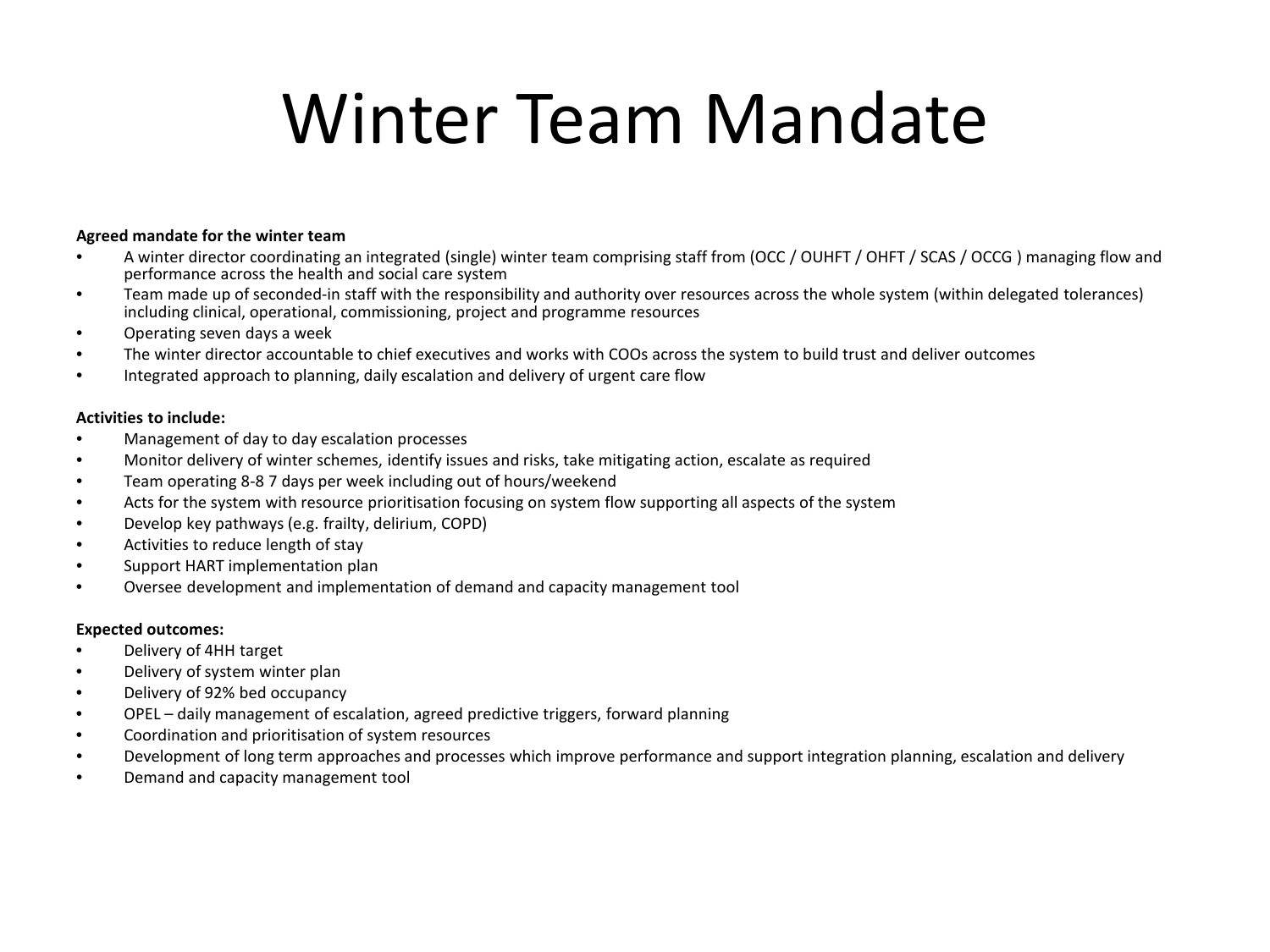# Daily/weekly activities

- Seven day cover "winter lead" role to support daily MADE/perfect weeks approach and associated KPIs/measures
- Leading daily escalation process declaring system OPEL status and mobilising action/support from system partners (Winter lead)
- System representation in regional weekly assurance calls and management of weekly reporting (Joint Commissioning Lead for Winter)
- Leading coordination of actions/deployment of resources with neighbouring counties re out of area patients (Joint Commissioning Lead for Winter)
- Leading development of programme approach to winter schemes and monitoring delivery of winter schemes projects/reduction in length of stay relating to winter capacity (Winter Director/Joint Commissioning Lead for Winter)
- Leading development of multi agency prevention activities to provide care closer to home and to reduce emergency and urgent care demand (Winter Director)
- Leading proactive engagement with key stakeholders to deliver integrated solutions to system pressures (acute, community, commissioning, primary care, third sector) (Winter Director)
- Leading oversight of demand and capacity management tool ensuring prototype fit for purpose and developing usability (Winter Director)
- Support winter communications/media enquiries (Winter Director/nominated org leads)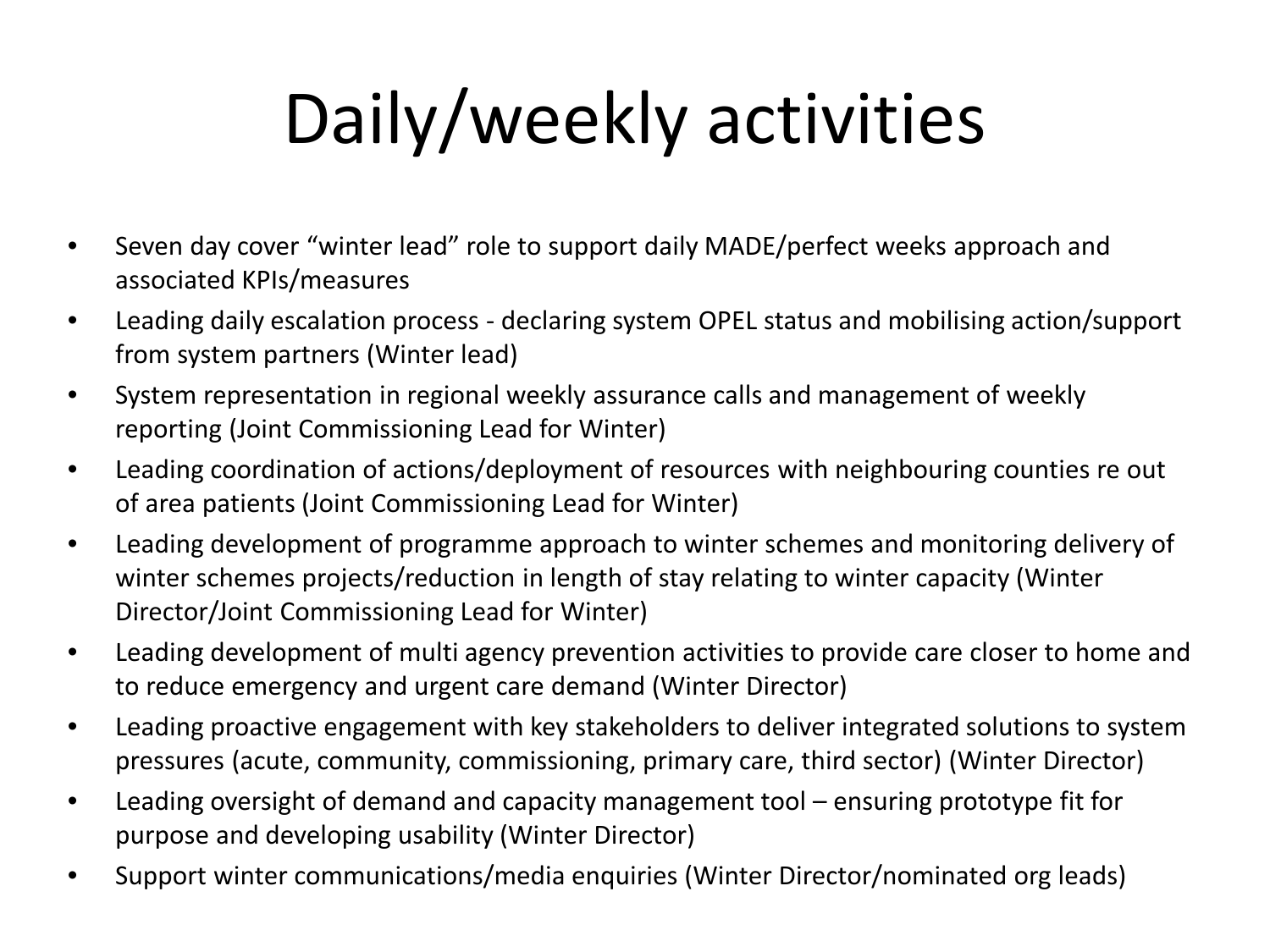### Priorities January

*By end January:*

- Agreed a sustainable model for integrated 7/7 multi-agency discharge team agreed with system partners, clarifying commitment and resources, process and escalation, governance and oversight and weekly monitoring of key discharge pathways (capacity and capability to support discharge).
- Deliver weekly reporting and performance management of winter plan schemes against bed equivalencies and care hours
- Agreed improvement plan with timelines and resource implications to ensure DCMT meets day to day operational needs with forecasting/predictive capability to drive daily decision-making, and is used on a daily basis by system partners